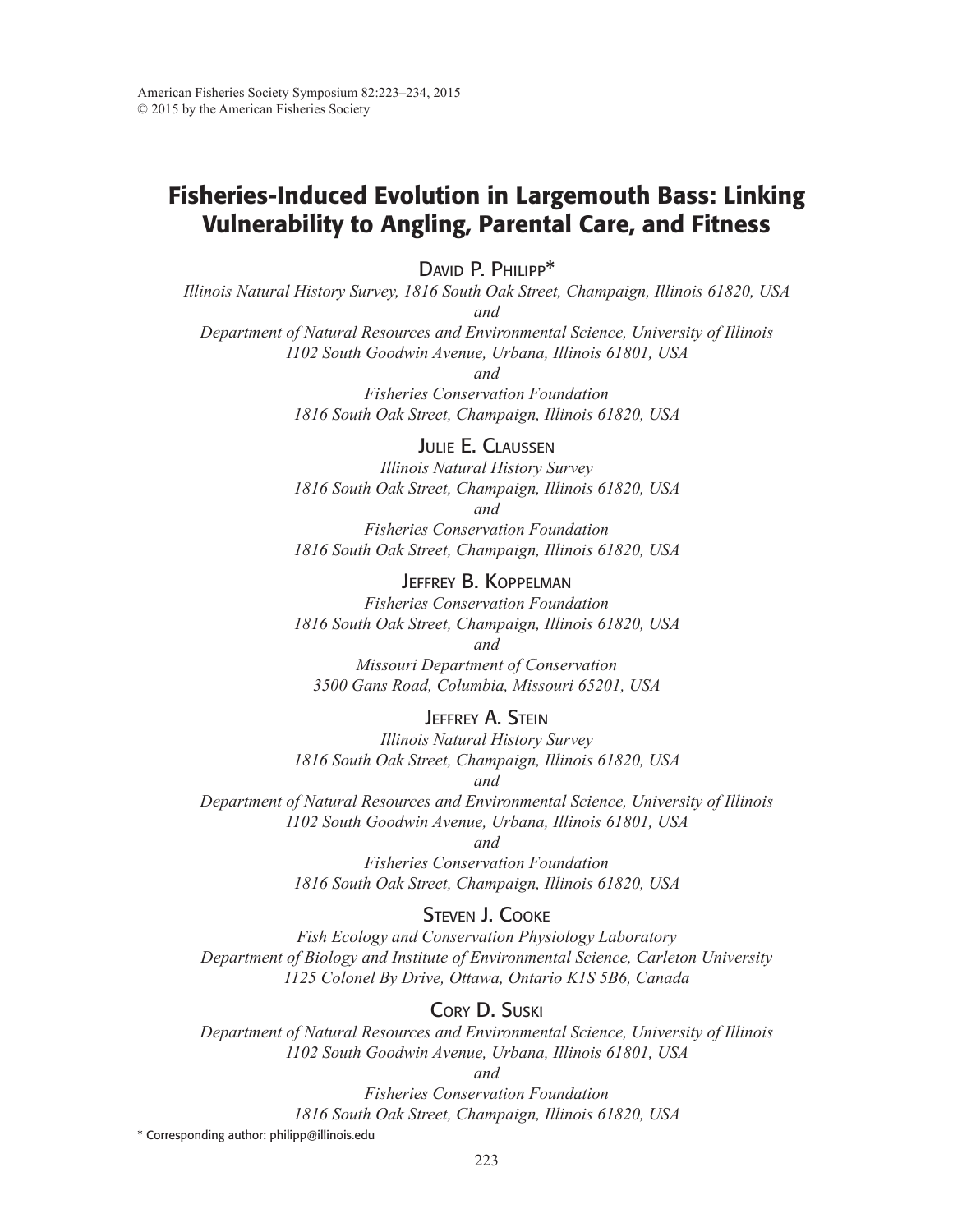224 **philipp et al.** 

#### DAVID H. WAHL

*Illinois Natural History Survey, 1816 South Oak Street, Champaign, Illinois 61820, USA and*

*Department of Natural Resources and Environmental Science, University of Illinois 1102 South Goodwin Avenue, Urbana, Illinois 61801, USA*

### DAVID A. H. SUTTER

*Department of Natural Resources and Environmental Science, University of Illinois 1102 South Goodwin Avenue, Urbana, Illinois 61801, USA*

#### ROBERT ARLINGHAUS

*Department of Biology and Ecology of Fishes, Leibniz-Institute of Freshwater Ecology and Inland Fisheries, Müggelseedamm 310, Berlin 12587, Germany*

*and*

*Department for Crop and Animal Sciences, Faculty of Agriculture and Horticulture Humboldt-Universität zu Berlin, Invalidenstrasse 42, Berlin 10115, Germany*

*Abstract*.—Long-term studies in Ontario, Canada on Largemouth Bass *Micropterus salmoides* and Smallmouth Bass *M. dolomieu* have demonstrated that angling nesting males (both catch and harvest and catch and release) can have negative impacts on the reproductive success for the captured individual. They have also demonstrated that within a population, the male bass that provide the best and longest parental care for their offspring are the most capable of having the greatest relative contribution to the year-class. Furthermore, those males are also the most aggressive toward potential brood predators and, hence, the most vulnerable to angling. Based on those relationships, we postulated that angling in general, and especially angling for nesting bass, results in selection against aggressive individuals in a population, and as a result, the angled population evolves to become less aggressive, containing males with diminished parental care attributes, an example of fsheries-induced evolution (FIE). We recognize, however, that some change towards less aggressive behaviors may also result from learning and phenotypic plasticity. Controlled, long-term selective breeding experiments over 30+ years have, however, documented the heritability of vulnerability of bass to angling and, hence, the potential for selection to act on that trait. Reproductive competition experiments further demonstrated that the highly vulnerable strain of bass produced in those selective breeding experiments indeed had greater reproductive success than the less vulnerable strain. Because angling for Largemouth Bass has been occurring for decades, we also postulated that there should be some evidence in the wild of this FIE. In fact, we did fnd that the level of vulnerability to angling of nesting male Largemouth Bass in lakes that have had little to no exploitation was signifcantly greater than that observed for nesting males in moderately and heavily angled populations.

## Introduction

Fisheries-induced evolution (FIE) is defned as a genetic change over generations in one or more characteristics of a population (e.g., life history, behavior, physiology, and morphology) in response to selection imparted on individuals in that population via fshing (Law 2000; Heino and Godø 2002). Fisheries-induced adaptive change (FIAC) is a more encompassing term describing phenotypic change caused by fsheries that includes both evolutionary change due to selective forces (FIE) and phenotypic changes due to plastic responses (Laugen et al. 2014). Although we are currently investigating the role that learning can play in changing bass behavior, especially how lure recognition can infuence hooking avoidance, in this paper we concentrate on the evolutionary aspects of behavioral change (i.e., the FIE component).

There have been numerous examples reported in the literature of FIE and FIAC resulting from commercial fshing activities, with changes in the size and age at maturation, reproductive investments, growth rate, avoidance of gear, egg size, and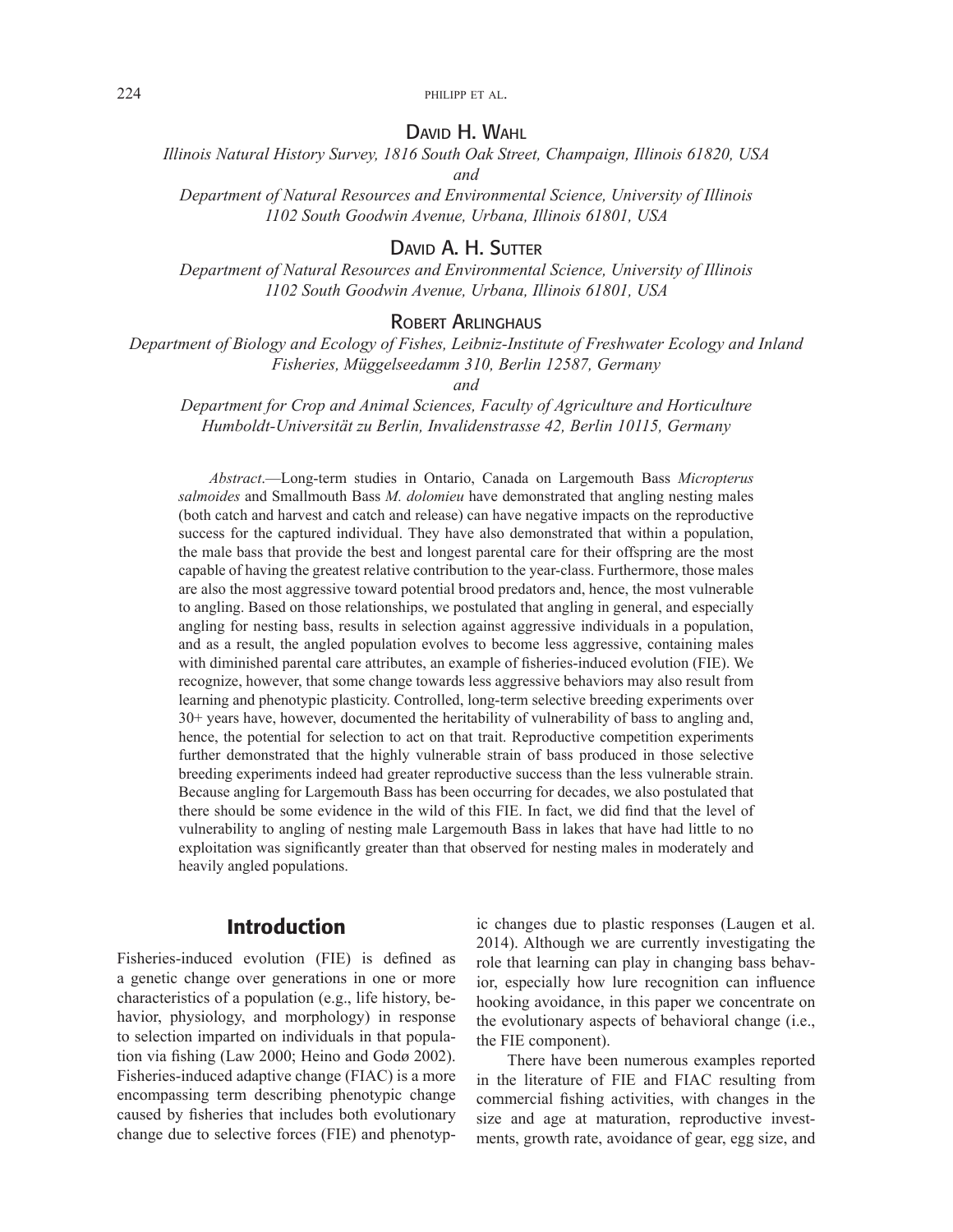morphological alterations provided as examples (e.g., Law 2000; Stokes and Law 2000; Conover and Munch 2002; Olsen et al. 2005; Kuparinen and Merilä 2007; Uusi-Heikkilä et al. 2008, Conover et al. 2009; Heino et al. 2013). Even though there has been the suggestion that recreational angling can act as an evolutionary force (Lewin et al. 2006), little empirical evidence has been provided to support that suggestion (for an exception, however, see Saura et al. 2010). Some of the best experimental evidence comes from our ongoing studies using two lines of the Largemouth Bass *Micropterus salmoides* selected for differential vulnerability to angling as part of a 30+ year selection experiment (Philipp at al. 2009), and key fndings are summarized in this paper.

We hypothesize that FIE in black bass can infuence recruitment through selection against the most effective nest-guarding males. That is, angling in general (certainly catch and harvest, but also, to a lesser degree, catch and release) induces selective pressures that will favor less aggressive bass because their chance of being angled is lower than that for more aggressive bass. As a result, in angled populations over time, the level of aggression among the individuals in that population decreases as a result of that selection. Furthermore, because aggression is a behavioral trait that is linked to many aspects of the behavior of a bass and even its life history as a whole, decreased aggression will also result in correlated changes in other traits. One such trait of importance is the parental care behavior of males during the reproductive period. In our hypothesis, males that have been selected for reduced aggression via angling will also show reduced aggression to brood predators and, as a byproduct of that change in behavior, will also demonstrate an overall reduction in parental care vigilance. That is, less aggressive males will provide less effective parental care (fanning eggs and larvae as well as defending their offspring against potential brood predators) than their more aggressive counterparts. Even though the level and duration of parental care has been shown to be important for individual male reproductive success (Philipp et al. 1997; Suski and Philipp 2004; Parkos at al. 2011), under the scenario of continued angling pressure, less aggressive males would have the highest ftness in a fshed environment. Under the scenario of no angling pressure (even no angling just during the reproductive period), the reverse becomes true; more aggressive males are favored over their less aggressive conspecifcs because the reproductive success of individual males is directly related to the vigilance and duration of their parental care (Parkos

et al. 2011; Sutter et al. 2012). Under our hypothesis, therefore, it is theoretically possible to have a long history of angling result in the evolution of a Largemouth Bass population with such reduced aggression/ parental care traits that population-level reproductive success and annual recruitment declines.

To demonstrate and understand the potential for fsheries-induced evolution in bass, our hypothesis must be assessed across the following four criteria. First, the trait of selection interest (vulnerability to angling) must be shown to be heritable and to be altered in the face of the selection pressure. Second, to understand the ramifcations of that FIE, we need to know how the selection of that trait impacts other facets of life history, behavior, physiology, energetics, morphology, and so forth. Third, we need to assess how those trait changes affect individual ftness within the population. Finally, to determine the relevance of that FIE to the management of the target species, we need to determine whether or not FIE occurs in wild populations and if it has impacts to population-level processes such as recruitment. The overall purpose of this article is to summarize what we know about angling-induced evolution in Largemouth Bass within the context of these four criteria.

# Criterion 1: Evidence for the Heritability of Vulnerability to Angling, a Surrogate for Aggression

A 4-year study was conducted in Illinois at Ridge Lake (an experimental and drainable 15.7-acre fshing impoundment managed by the Illinois Natural History Survey) on the effects of a total catch-andrelease regulation on Largemouth Bass catch (Burkett et al. 1986). Access to the site by recreational anglers was controlled and monitored, and a complete creel census of all anglers on the lake was conducted. Creel census data and recovery of the entire population at the end of the study by draining the impoundment provided the total catch history over the duration of the study for every individual bass in that population. Results revealed that although a majority of bass were caught one to three times, about one-third of fsh were caught many more times (one more than 20 times) and some not at all during the full study. Two groups of fsh (individuals caught five or more times in the last year and fish that were never caught in the entire study) provided the parents that served as the initial  $P_1$  broodstock for a long-term selection experiment that was initiated more than 30 years ago (Philipp et al. 2009).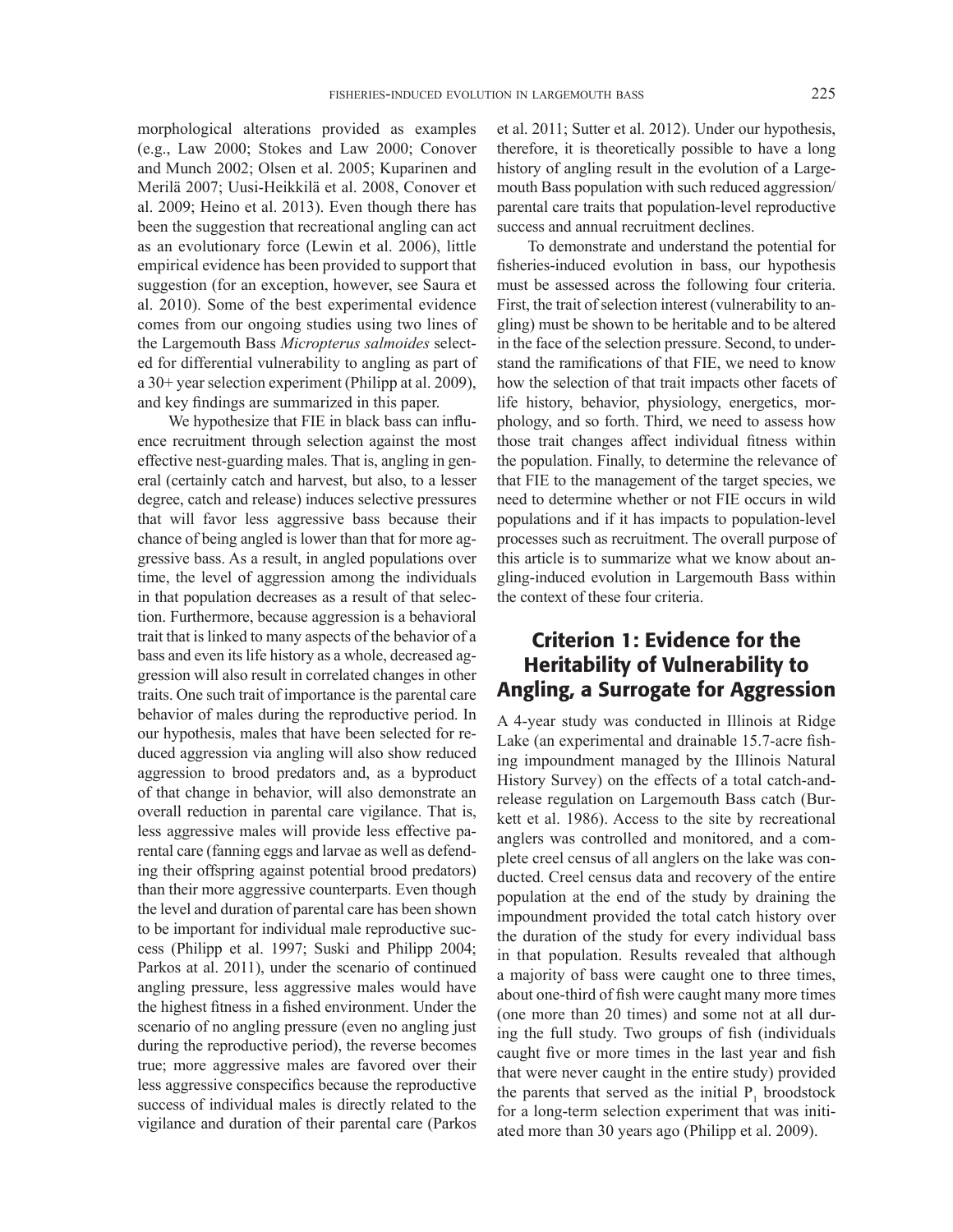For that experiment, which was designed specifcally to determine the heritability of hook-andline vulnerability of Largemouth Bass,  $P_1$  adults from Ridge Lake that had been caught at least fve times in the last year of the study were allowed to breed together to produce a high vulnerability (HV) line. Similarly,  $P_1$  adults from Ridge Lake that had never been caught throughout the duration of the study were allowed to breed together to produce a low vulnerability (LV) line. Details of the experimental breeding design can be found in Philipp et al. (2009), but they are briefy summarized here to provide context. For each generation in the experiment, after being produced in separate spawning ponds, these ponds were drained and young-of-the-year (YOY) HV and YOY LV bass were recovered. These fsh were differentially marked with pelvic fn clips and stocked together in a set of 0.25-acre grow-out ponds (a common garden design). The fish were allowed to grow for three more years, at which time they had reached sexual maturity. At this point, the grow-out ponds were drained, HV and LV fish were recovered, and equal numbers of equalsized 3-year-old fish were stocked as the only bass in an experimental angling pond. The population was allowed to acclimate to the pond and complete any spawning activity before they were experimentally angled under controlled conditions during mid-June to mid-September. The rate at which each selected line of fsh (HV versus LV) was captured and the total number of captures for each selected line were used to calculate the relative vulnerability of the two lines the given generation. That entire process was repeated through three generations  $(F_3)$  of selection.

The divergence in the vulnerability to angling between the two lines was immediate and rapid, with the HV fsh being captured more quickly and to a much greater extent than the LV bass (Philipp et al. 2009). Specifcally, even by the frst generation of selection, it only took about half the time for anglers to capture 50% of the HV population as compared to what it took to capture 50% of the LV population in the same pond (Table 1). In addition, the total number of captures for the HV bass was almost 50% higher than for the LV bass (Table 2). That divergence between the lines continued to increase though the  $F<sub>2</sub>$ and  $F_3$  generations (Philipp et al. 2009). The pattern of divergence became particularly interesting when we compared the total catch rate (TCR, total number of captures/h per bass/ha) for each line across all generations, a calculation that standardized catch rates across ponds by correcting for density differences in the three experimental fshing ponds and Ridge Lake. In comparing the TCR for each line across generations (Figure 1), it appears that the cause for the divergence was due substantially more to the loss of vulnerability in the LV line than an increase in vulnerability in the HV line. To calculate the heritability of the complex phenotypic trait, vulnerability to angling, we used the TCR for the fsh used as parents of each line and the TCR for their next generation offspring to calculate the selection differential, *S*, for each generation, as well as the cumulative selection differential, *S*´, and the response to selection, *R*, for each round of selection. When *R* was regressed against *S*´, the resulting slope gave us a heritability,  $h^2$ , of 0.146. That value is comparable to heritability values calculated for other traits in fsh, such as juvenile growth rate or age and size at maturation (Refstie and Steine 1978; Bondari 1983; Dunham and Smitherman 1983). In summary, these experiments documented that vulnerability to angling was a heritable trait in Largemouth Bass, and for subsequent studies we used that trait to serve as a surrogate measure of aggression for this species (Sutter et al. 2012).

# Criterion 2: Behavioral, Physiological, and Life History Ramifications of Selection for **Vulnerability**

Following the heritability studies performed on the  $P_1$ ,  $F_2$ , and  $F_3$  generations of the HV and LV lines, further selection for vulnerability within the two

**Table 1.** Half-capture life (the hours of cumulative angling pressure required to capture, for the frst time, 50% of the fish from a given group) for each of three generations ( $F_1$  to  $F_3$ ) of Largemouth Bass selected for high vulnerability (HV) and against low vulnerability (LV) to angling.

| Generation $(N)$ | Low vulnerability | High vulnerability | LV/HV ratio |
|------------------|-------------------|--------------------|-------------|
| $F_1(120)$       |                   | 33                 | 1.97        |
| $F2$ (150)       | 74                | 34                 | 2.18        |
| $F_3(60)$        |                   |                    | 3.33        |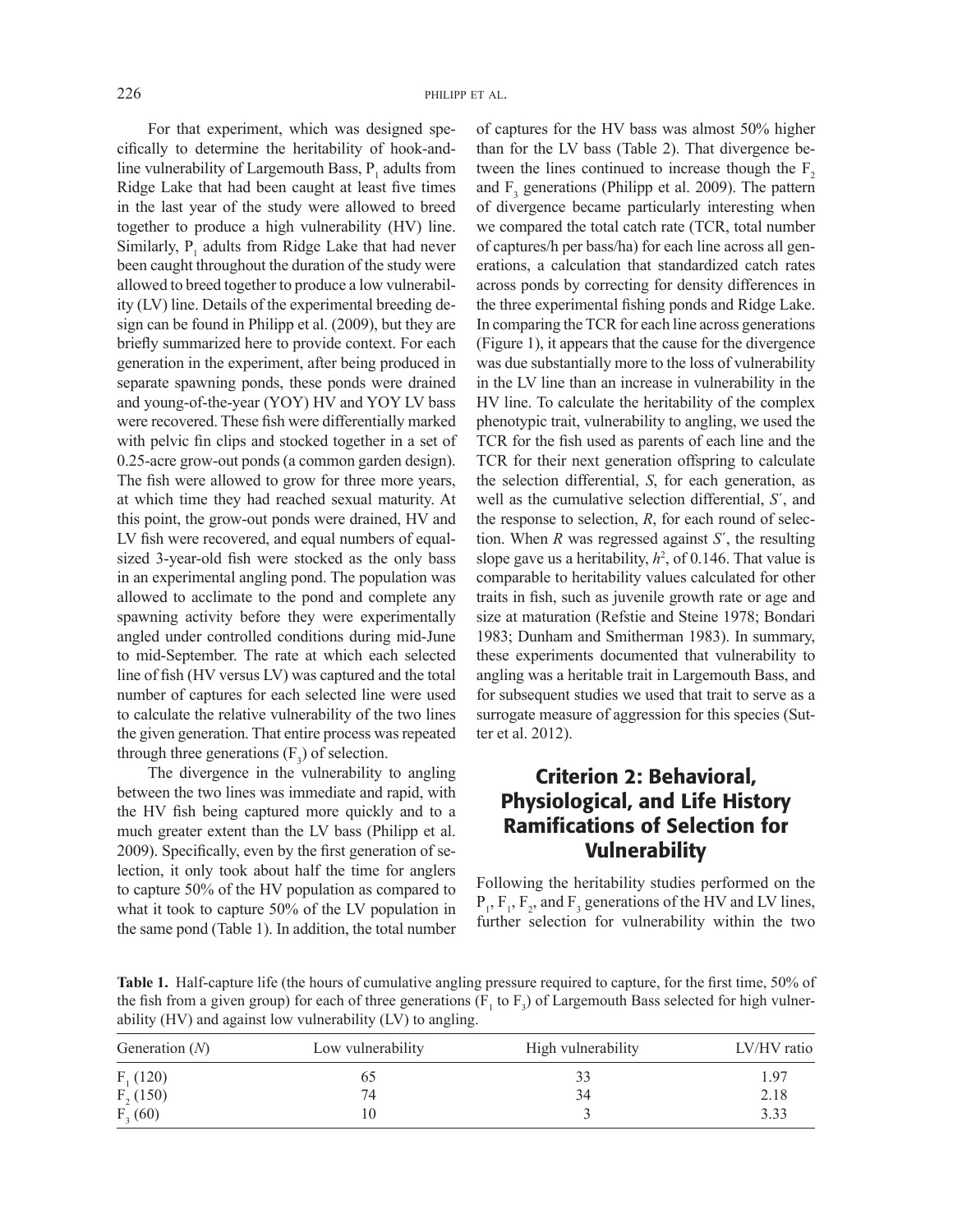| Generation | Total number of<br>fish in population | Captures of<br>high-vulnerability fish | Captures of<br>low-vulnerability fish | Ratio<br><b>HV/LV</b> |
|------------|---------------------------------------|----------------------------------------|---------------------------------------|-----------------------|
| P          | 3,641                                 | NA                                     | NA                                    | NA                    |
|            | 230                                   | 135                                    | 95                                    | 1.42                  |
| F          | 202                                   | 128                                    | 74                                    | 1.73                  |
| F          | 68                                    |                                        |                                       | 2.24                  |

**Table 2.** Total number of captures for the parental  $(P_1)$  stock and each of three generations  $(F_1$  to  $F_3)$  of Largemouth Bass selectively bred for high vulnerability (HV) and against low vulnerability (LV) to angling (NA = not applicable).

lines was suspended to remove all ecological effects and allow clean comparisons among selection lines under common garden conditions. To that end,  $F_4$  and  $F<sub>5</sub>$  generations were produced within each line using a random set of  $F_3$  adults as parents, which allowed us to remove any ecological and parental effects. In an effort to understand the underlying differences between the two selected lines, these unselected F4 and  $F<sub>5</sub>$  HV and LV fish were used over a period of years to assess the physiological and behavioral differences between the two lines in a number of ways.

From a metabolic standpoint, we found the two lines (in the  $F_4$  generation) to be substantially different. First, Cooke at al. (2007) showed that the HV fish had higher resting cardiac activities but, at the same time, less cardiac scope (i.e., the range of potential cardiac activity) than the LV fsh. From this result, they predicted from modeling exercises that with similar food intake, HV fish would have to consume 40% more food than LV fish to maintain the same growth rate. Redpath et al. (2009) tested that prediction in fish also from the  $F_4$  generation and found that when raised together in common ponds, the LV fish grew 9-17% faster than HV fish, even though the food in the stomach contents of both lines were similar. Further laboratory research revealed



**Figure 1.** Total catch rate (TCR) for high-vulnerability (closed circles) and low-vulnerability (open circles) Largemouth Bass across three generations of selection, compared to the original TCR for the  $P_1$  generation. Total catch rate is calculated as [(total number of captures or TNC)/(number of hours fshed)]/(number of bass/ha).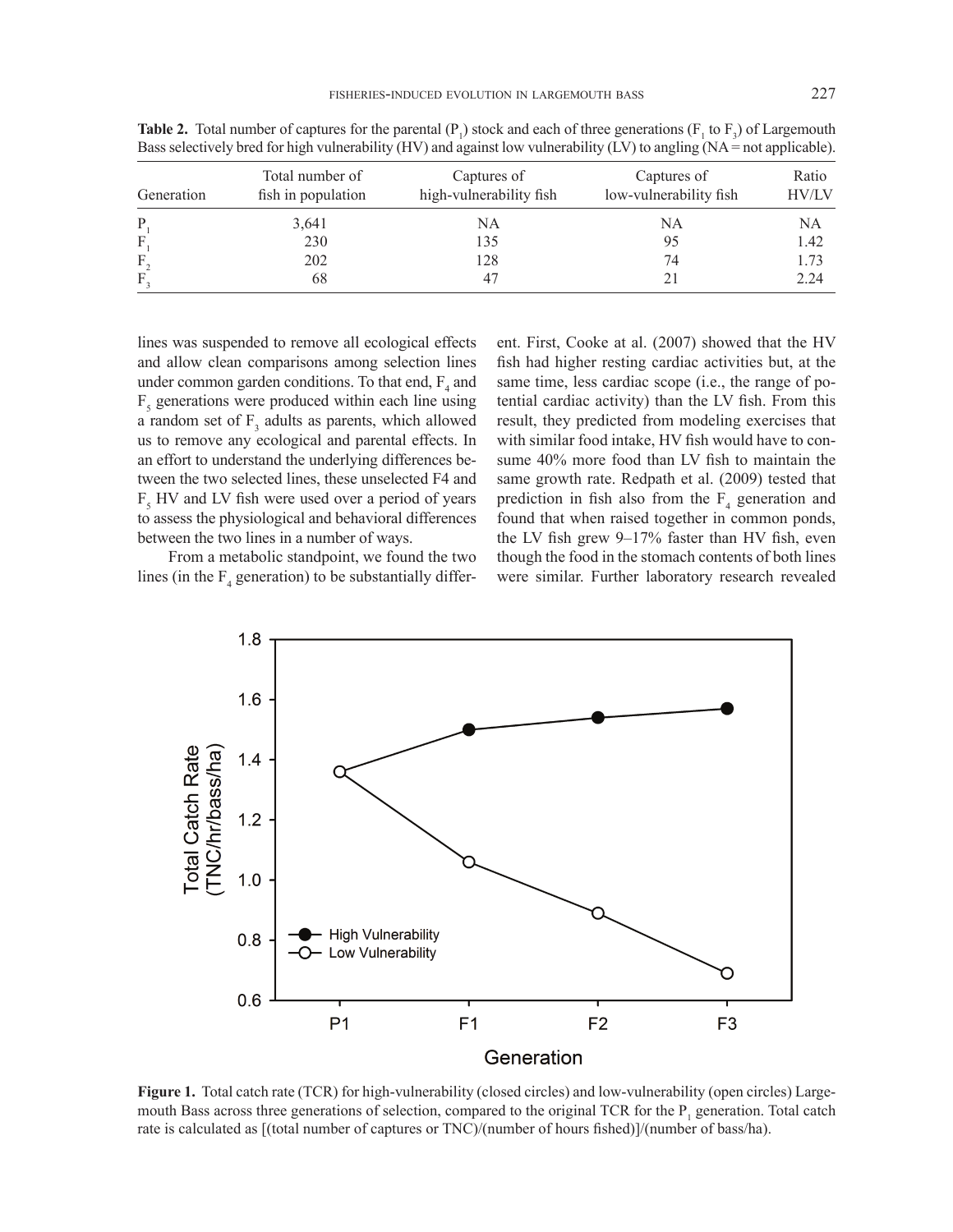that LV fsh had 10% lower standard metabolic rates, 14% lower maximum metabolic rates, and 16% lower metabolic scope (Redpath et al. 2010). In addition, this research demonstrated that it took HV fsh twice as long to recover from exhaustive exercise than LV fish, with LV fish showing a much greater capacity for anaerobic activity. As a result, there seems to be a clear metabolic cost to being selected for high vulnerability to angling, but the potential ramifcations of this metabolic cost for ftness are unclear. Alternately, even though the higher metabolism of the HV line also suggests that these fsh have a greater capacity for growth, they will usually not be able to reap the benefts of that growth potential because food is limited in most situations. In those situations, higher metabolic rate is a cost that decreases somatic growth in HV individuals.

In subsequent studies using these same  $F_4$  generation fsh, we found substantial differences in the behaviors of the two selection lines as well, including some differences in foraging behaviors. Although Binder et al. (2012) reported that the daily activity levels and diel patterns of that activity were similar for the two lines during nonreproducing periods in ponds, there were clear differences between the two lines reported for parental care behaviors by male bass. Cooke at al. (2007) frst reported that compared to the LV line, HV fish exhibited signifcantly higher parental care behaviors, including higher fanning and turning rates on the nest, greater in situ swimming speeds, and a higher level of antibrood predator vigilance. In addition, the  $F_4$  HV fsh had retained much higher hook-and-line capture rates while guarding broods than LV fish, even after selection was halted for one generation. The bottom line here is that all behavioral assessments point to the HV fsh exerting more aggressive parental care than the LV fish, which has obvious potential fitness ramifcations.

## Criterion 3: Fitness Consequences of Selection for Vulnerability

The linkage between selection for angling vulnerability and parental care vigilance created a mechanism for testing the ftness consequences of that selection. Clearly, anything that reduces the willingness or ability of a male bass to provide parental care for it offspring has the distinct potential for reducing relative ftness as well. Sutter et al. (2012) used male bass from the  $F_s$  generation HV and LV lines to test their relative ftness in a set of experimental ponds.

Although the details of the experimental protocol can be found in Sutter et al. (2012), the highlights of the results of that experiment follow. Using equal numbers and sizes of genetically identifed HV males and LV males stocked together in a set of ponds along with wild-type Largemouth Bass females, we compared the ability of males from the two lines to successfully produce surviving offspring. Parental care activities were monitored throughout the period of parental care to determine if the male raised his brood to independence (a successful brood) or abandoned it before independence (an unsuccessful brood). To test the relative vulnerability of each parental male while on its nest guarding its eggs, they were presented with three hookless lures fve times apiece, a 4.5-in (115 mm) foating silver Rapala, a 3-in (75 mm) white Twister jig, and a 6-in (150 mm) black Texas-rigged plastic worm, and the number of times each bass hit each lure was recorded.

The results demonstrated clear differences between the two lines on a number of levels. First, the wild-type females preferred to spawn with HV males (i.e., their mating success [number of eggs deposited] in their nests was signifcantly greater than mating success of the LV males), indicating either that the HV males were more aggressive/better at courting females or that they appeared as more attractive partners or both, leading to a greater allocation of reproductive resources by female bass to HV males than to LV males. That attractiveness of the HV males could be the result of an assessment by the females of their potential direct benefts via expected increased parental care or an assessment of their potential indirect genetic effects as per the sexy son hypothesis (Weatherhead and Robertson 1979) or the good genes hypothesis (Byers and Waits 2006). In addition, once spawning had ceased and parental care had begun, compared to the LV males, the HV males provided more active parental care that was also of longer duration, an important component determining success of a brood in bass (Parkos et al. 2011). When the ponds were drained at the end of summer and the relative contribution of each male to pond's offspring production was assessed using microsatellite-based genetic analysis, the HV males (particularly the larger individuals) contributed disproportionately more offspring than all other males, even when corrected for their higher levels of mating success. This result clearly demonstrated that under conditions of no angling, the previous selection for LV traits produced male bass that were less ft than HV males.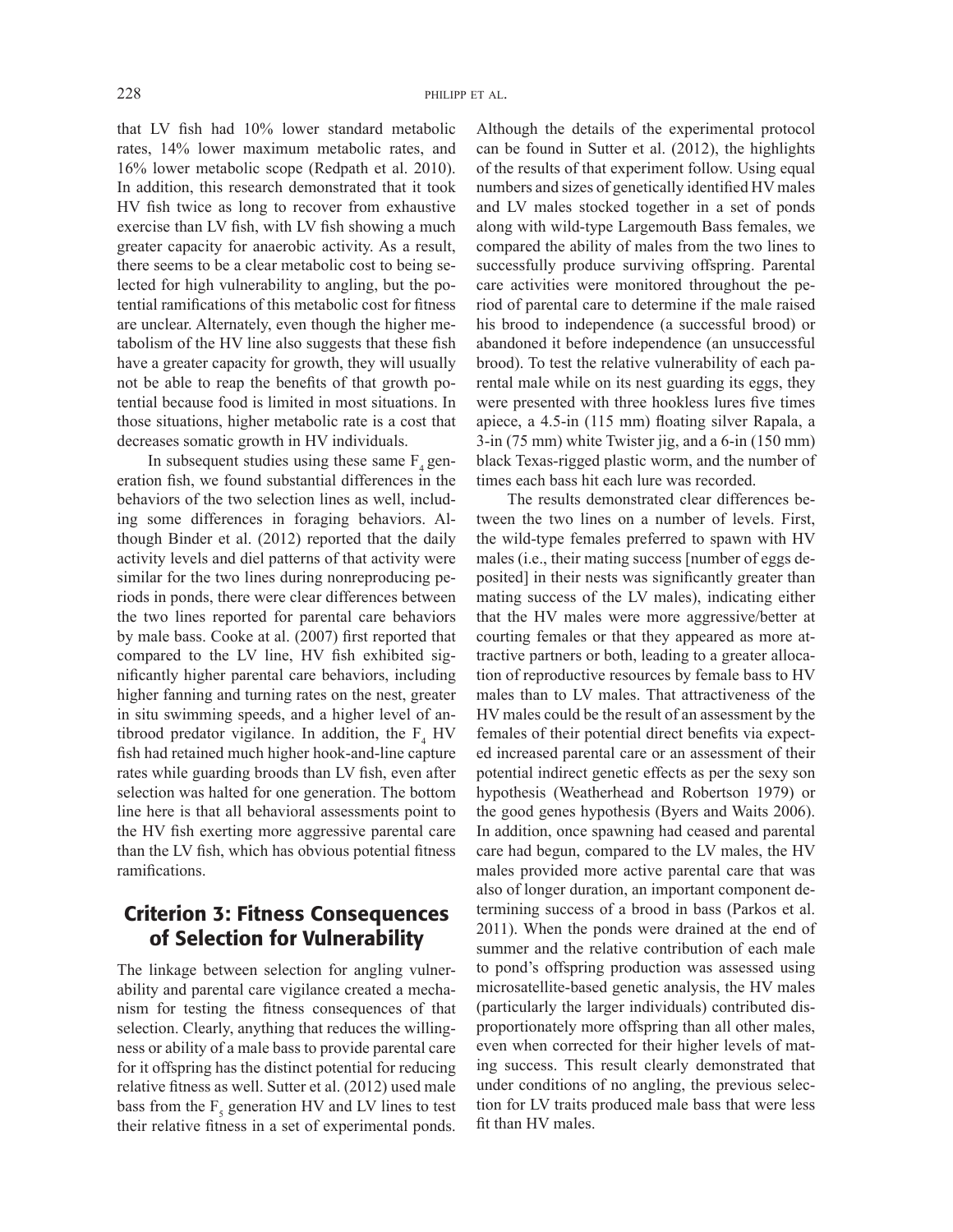As expected, the males that were the most aggressive toward the hookless lures during the angling trials were the larger HV males (i.e., those males that had the highest mating success), provided the best and longest parental care, and were the most successful at raising offspring to independence, meaning that in a given population of bass, the males that are at the most risk to angling are those males that are also the most likely to produce the bulk of the next year-class. As a result, angling during the nesting period for Largemouth Bass would exert more directional selection against the best dads than angling at any other period of the year.

# Criterion 4: Evidence for Historical Angling-Induced Evolution in Wild Populations

The volume of evidence coming from the wide range of experiments summarized above supported our working hypothesis that angling bass (particularly during the spawning season) results in selection for males that are less aggressive towards lures and less vigilant in their parental care activities. Because anglers have been fshing for bass (including nesting bass) in many waters across the country for decades, if that working hypothesis is correct, then one would expect to see some evidence for that anglinginduced behavioral change in the wild. Our prediction would be that populations that have experienced high levels of angling (including angling during the spawning season) should contain bass that are less aggressive (i.e., less vulnerable to angling) than populations that have not experienced such high levels of angling, as conceptualized in Figure 2. Our concern is that along with vulnerability to angling, parental care is being coselected, as conceptualized in Figure 3.

To test that prediction, we identifed a series of lakes with healthy bass populations that varied in their historical patterns of angling (Table 3). The frst class of lakes were unexploited lakes, which were lakes that were closed to the public and therefore had received extremely low to no fshing pressure throughout the year over at least the past 50 years. The second class included seasonally exploited lakes, which were lakes that were open to the public and received moderate angling pressure throughout the year but had protective closed seasons for bass during the spawning season. The third class included totally exploited lakes, which were lakes that received high angling pressure through-



**Figure 2.** Conceptual model of selection for lower vulnerability to angling. The graph at the top represents the distribution of the trait within the original population with the mean of that trait indicated by the vertical dashed line. Subsequent graphs moving down represent the distribution of the trait within the population after increasing duration of selection.



**Figure 3.** Conceptual model of selection for lower parental care. The graph at the top represents the distribution of the trait within the original population with the mean of that trait indicated by the vertical dashed line. Subsequent graphs moving down represent the distribution of the trait within the population after increasing

duration of selection.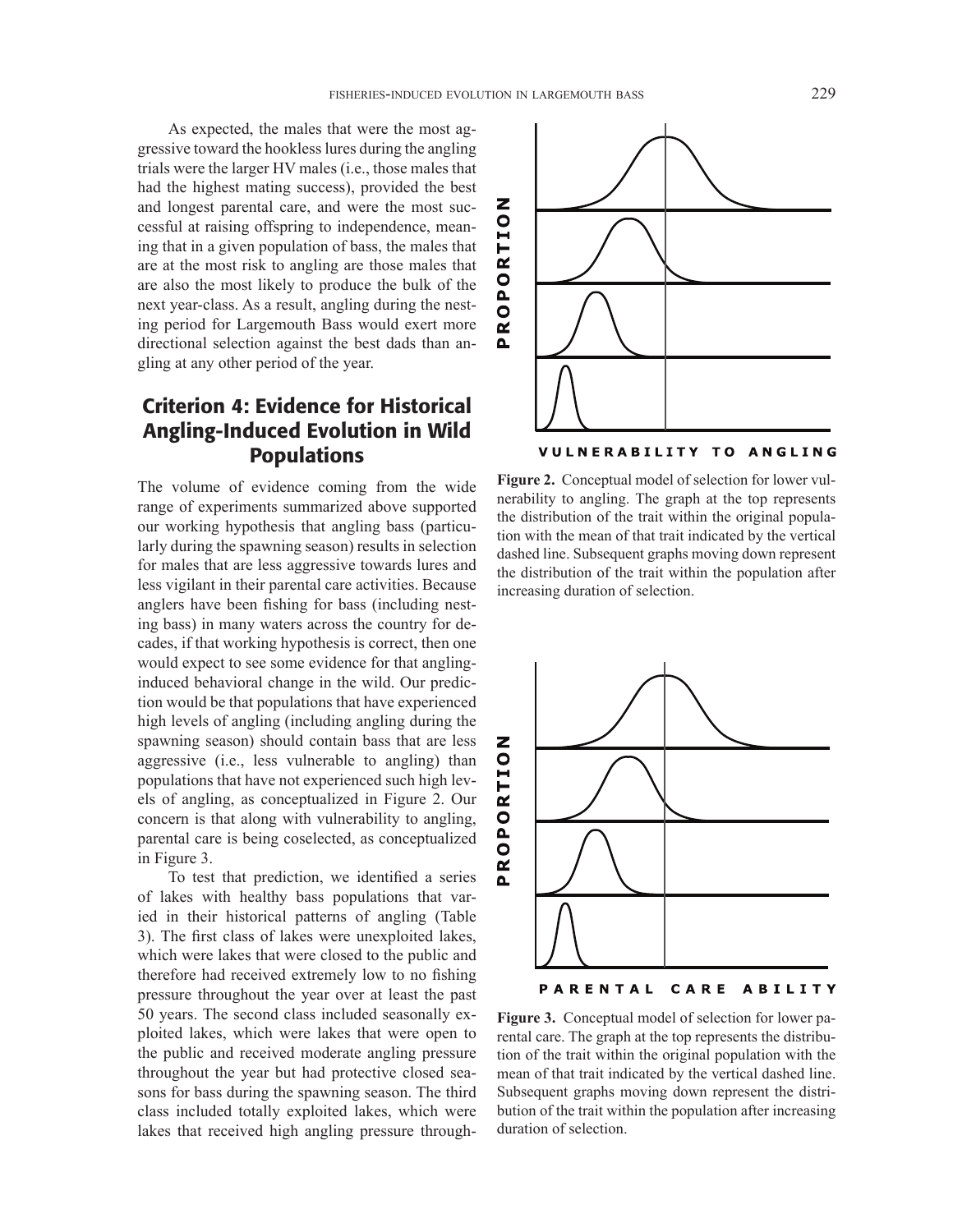| Lake group           | Name/location                        | <b>Nests</b> |
|----------------------|--------------------------------------|--------------|
| Unexploited          | Long Lake, Ontario (2006)            | 52           |
|                      | Long Lake, Ontario (2009)            | 48           |
|                      | Mills Lake, Quebec (2011)            | 46           |
|                      | Hedge Pond, Illinois (2011)          | 37           |
| Seasonally exploited | Loughborough Lake, Ontario (2006)    | 42           |
|                      | Loughborough Lake, Ontario (2009)    | 46           |
|                      | Opinicon Lake, Ontario (2009)        | 58           |
|                      | Lake Charleston, Ontario (2009)      | 44           |
| Fully exploited      | Lincoln Trails Lake, Illinois (2006) | 35           |
|                      | Lincoln Trails Lake, Illinois (2009) | 42           |
|                      | Redear Lake, Illinois (2010)         | 40           |

**Table 3.** Lakes tested for vulnerability. Number of nests for each population (i.e., in the lake listed) of Largemouth Bass represents the number of parental males fshed using the experimental angling protocol.

out the year and had no closed seasons. All of these lakes had to be clear enough for snorkelers to locate bass nests for experimental angling because fshing for nesting bass allowed us to present a lure or series of lures repeatedly to a known individual in a standardized manner. In this way, we could quantify the vulnerability of individuals and use those data to compare the relative vulnerability of different bass populations.

For this vulnerability test, in each test lake we located between 35 and 58 Largemouth Bass males guarding nests that held unhatched eggs (1–3 d postfertilization), eliminating any males that had wounds of any kind (including new hook wounds) and any nests that had only few eggs or that had signifcant amounts of dead eggs. Each nest was marked with a numbered white polyvinyl chloride tag for relocation from a distance. Those nests were revisited by an angler in a boat anchored 10–15 m away from the nest, and each male was then presented with fve casts using each of three lures in a set order, fve with a 4.5-in (115 mm) floating silver Rapala, five with a 3-in (75 mm) white Twister jig and finally, fve with a 6-in (150 mm) Texas-rigged black plastic worm. Each cast landed the lure directly on the nest, and the angler recorded if the male bass hit the lure on that cast or not. If the fsh was hooked, it was played until landed and then measured and immediately released. If the fsh was not hooked, then the series of casts was continued until either the fsh was hooked and landed or it received all 15 casts. Two metrics were used to assess the vulnerability of the males in each population: the percentage of males that hit the frst cast (with the Rapala), and the

percentage of males that hit at least 1 of the 15 casts (with the three lures).

The results clearly indicated that the variability in the vulnerability across lake groups was strongly related to angling history (Table 4). Fish from the unexploited lakes behaved as expected from our previous work in the area; about half the males (47–63%) hit the frst cast, and all or almost all (95– 100%) in every lake hit one of the 15 casts. In the seasonally exploited lakes, 24–41% hit the frst cast and 55–86% hit at least one of the 15 casts, indicating that seasonally exploited lakes contained bass that were less vulnerable than bass from unexploited lakes, although hit rates were slightly more variable in seasonally exploited populations. It was the fully exploited lakes that were the most surprising, however, with none or almost none (0–8%) of the male bass hitting the frst cast and not very many (3–18%) of them hitting at least 1 of the 15 casts. Snorkelers could even tell the difference between bass in the two extreme groups right away; bass in the unexploited lakes were openly aggressive toward the swimmers, many faring gills, charging, biting fngers and fns, and even ramming facemasks. None of the males in the fully exploited lakes behaved anywhere near that aggressively. Instead, they backed off their nests and observed the snorkeler from a distance, during which time nest predators (e.g., small Bluegill *Lepomis macrochirus*) were able to enter the nest and prey upon the bass eggs in it. That scenario never happened in the nests of bass in the unexploited lakes group. While the behavioral differences among these lakes were huge, for the three lakes for which we have 2 years of testing the re-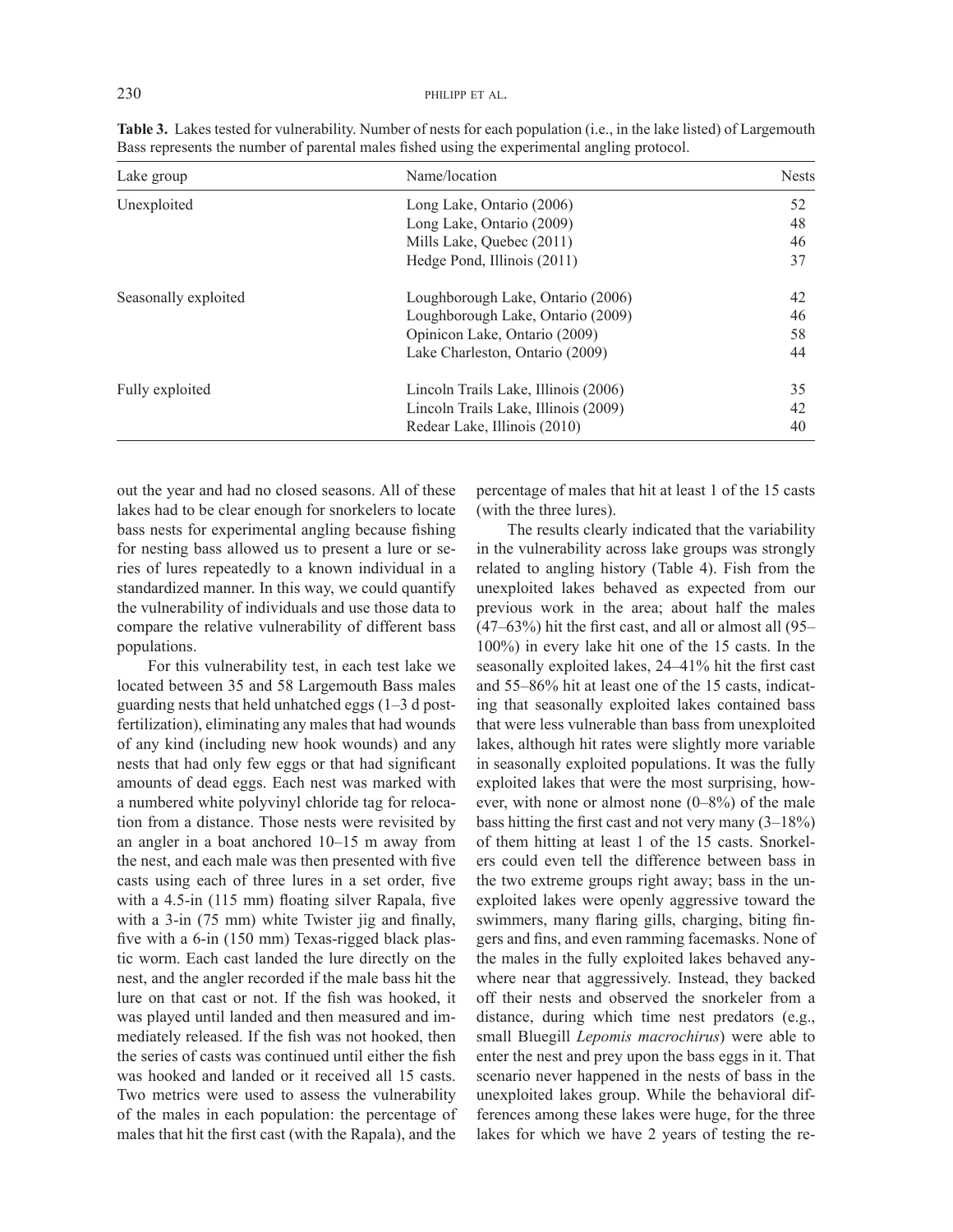| Lake group           | Percentage that hit first cast | Percentage that hit any cast |
|----------------------|--------------------------------|------------------------------|
| Unexploited          | $47 - 63$                      | $95 - 100$                   |
| Seasonally exploited | $24 - 41$                      | $55 - 86$                    |
| Totally exploited    | $0 - 8$                        | $3 - 18$                     |
| HV-selected line     | 36                             | 82                           |
| LV-selected line     | 27                             | 55                           |

**Table 4.** Relative vulnerability to angling of bass populations. Percentages given show the range of values for all of the lakes tested in that lake group, as well as for the ffth generation of high-vulnerability (HV)/low-vulnerability (LV) selected bass.

sults within a given lake across those 2 years were surprisingly consistent, indicating that the experimental angling approach using individual parental male bass was a legitimate assessment technique (Suski and Philipp 2004). We want to acknowledge, however, that the wild nesting bass in the seasonally and fully exploited lakes had been exposed to angling in previous seasons, whereas the wild nesting bass in the unexploited lakes had not, providing the opportunity for hook avoidance learning to have affected the results. There is no real evidence for hook avoidance learning in bass, but it is known that this species is capable of some learning (Coble et al. 1985). Nevertheless, it is possible that some of the differences in vulnerability observed among the different bass populations in this study may be the result of some hook avoidance learning. In any case, the exact origin of the lower vulnerability (learning versus evolution) notwithstanding, decreases in parental care among male bass in fshed ecosystems is likely detrimental to reproductive ftness.

To put these results into perspective, tests on the relative aggression toward fshing lures were done with the HV and LV lines during the reproductive ftness experiment described under Criterion 3 above. Experiments were conducted in the same manner as the trials with the bass in the three lake groups described above. In that pond assessment, 36% of the HV fsh and 27% of the LV fsh hit the frst cast; 82% of the HV fsh and 55% of the LV fsh hit at least 1 of the 15 casts. Those levels of vulnerability were at the high end and low end, respectively, of the seasonally exploited lakes group. So, even after our directional selection, the HV fish were not as vulnerable as the wild fsh from unexploited lakes, indicating that the strong heritability observed in the creation of the HV and LV selected lines may actually underestimate selection forces in situ. More interesting was the fact that even after selection, the LV fish were substantially more aggressive than the bass in

the wild populations from fully exploited lakes. We note, however, that the wild fsh and not the experimental HV and LV fsh had been exposed to angling during the previous season, again providing the opportunity for some sort of hook avoidance learning to have affected the results.

## Conclusions and Future Directions

We have proposed that angling Largemouth Bass may result in FIE. The streamlined version of our working hypothesis proposes that angling elicits selective pressures that favor less aggressive bass. As a result, in angled populations through time, the level of aggression among the individuals in that population will decrease, resulting in a coselected decrease in parental care abilities that will likely affect individual reproductive success. We stated at the outset that to test our hypothesis regarding FIE, it must be assessed across four criteria. We feel that our 30+ years of experimentation has done just that, although we do realize that lure recognition and hence learning to avoid certain lures may also contribute to some changes in behavior over time. We further conclude that this FIE combined with learning responses that result in lure avoidance (i.e., FIAC) will reduce fshing quality by negatively affecting catch rates (Philipp et al. 2009). Whether such evolutionary change affects population-level recruitment is unknown so far and likely to be context dependent (Sutter et al. 2012).

We would like to close by offering our suggestions of what is needed to advance our knowledge in this area. The most important and logical next steps for basic/applied research are to

1. Identify the molecular genetic and neuro-endocrine mechanisms that control the metabolism-behavior-angling vulnerability axis in an effort to understand how that axis infuences male parental care activities in bass.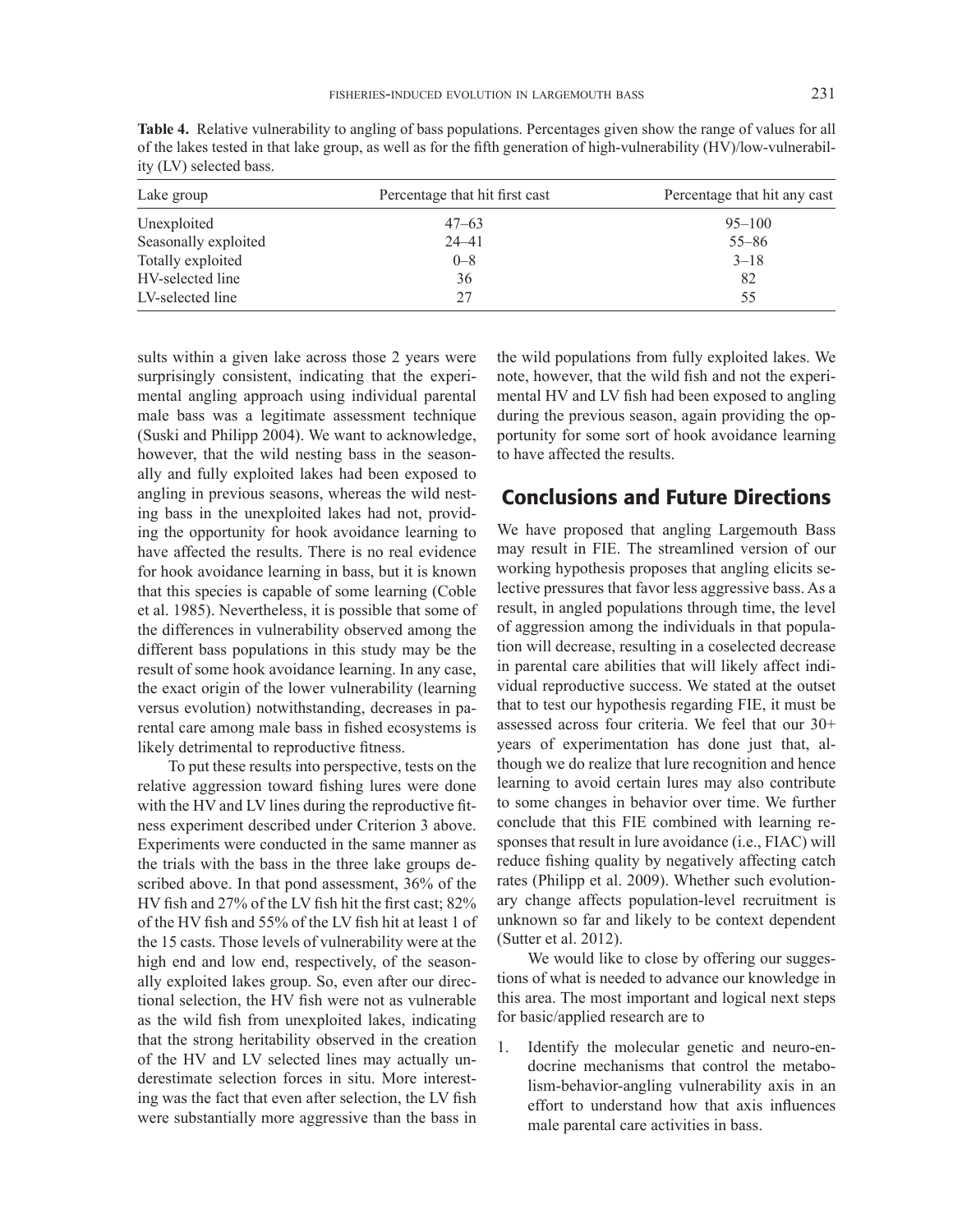- 2. Assess how fast vulnerability to angling (and the coselected traits associated with aggression, metabolism, and parental care) can return to preangling values once the selection pressures from angling are removed.
- 3. Evaluate the relative strength of FIE versus fsh learning to avoid capture. We could not fully separate these effects in our past studies, so future studies should quantify the degree of fish learning after exposure to angling.

To help address those proposed next steps (1–3 above), we have bred a sixth generation of these HV/LV bass (Table 5). Not only have we produced another generation of pure HV and LV lines of Largemouth Bass, we have produced both reciprocal F<sub>1</sub> crosses between these two lines (HV  $\times$  LV and  $\overline{LV} \times \overline{HV}$ , which have reunited the two selected nuclear genomes equally in each individual offspring. The two lines differ, however, in their maternal and paternal origins, so they also differ in their mitochondrial DNA (mtDNA) source (HV or LV). In addition, we have also produced a second generation of both of these  $F_1$  crosses, producing two  $F_2$  lines (HV  $\times$  LV  $\times$  HV  $\times$  LV and LV  $\times$  HV  $\times$  LV  $\times$  HV). These two lines retain their two different sources of mtDNA (i.e., the frst has mtDNA from the HV line and the second has mtDNA from the LV line). Because of recombination and random assortment of chromosomes during meiosis and fertilization, however, the group of individuals in each of these two lines contain a huge spectrum of different nuclear genotypes (i.e., all combinations of genetic variation from the original  $P_1$  population collected from Ridge Lake back in 1979 [Philipp et al. 2009] and likely some new ones). These fsh should prove to be extraordinarily valuable tools for the future work needed to address the basic research questions above.

|  | Table 5. History of the breeding to produce the various lines/generations of selected fish used. |  |  |  |  |
|--|--------------------------------------------------------------------------------------------------|--|--|--|--|
|  |                                                                                                  |  |  |  |  |

| <b>Breeding history</b>                                                                      |                                                                                            |                                    |  |  |  |  |
|----------------------------------------------------------------------------------------------|--------------------------------------------------------------------------------------------|------------------------------------|--|--|--|--|
|                                                                                              | Parents $(P_1)$ from Ridge Lake<br>Bass caught a lot                                       | Bass never caught                  |  |  |  |  |
|                                                                                              | First generation (with selection)<br>High-vulnerability bass<br>Low-vulnerability bass     |                                    |  |  |  |  |
|                                                                                              | Second generation (with selection)<br>High-vulnerability bass<br>Low-vulnerability bass    |                                    |  |  |  |  |
| Third generation (with selection)<br>High-vulnerability bass Low-vulnerability bass          |                                                                                            |                                    |  |  |  |  |
|                                                                                              | [Fish in first three generations were used for the heritability study]                     |                                    |  |  |  |  |
|                                                                                              | Fourth generation (without selection)<br>High-vulnerability bass<br>Low-vulnerability bass |                                    |  |  |  |  |
| Fifth generation (without selection)<br>High-vulnerability bass<br>Low-vulnerability bass    |                                                                                            |                                    |  |  |  |  |
| [Fish from generations 4 and 5 were used for the metabolic, behavioral, and fitness studies] |                                                                                            |                                    |  |  |  |  |
|                                                                                              | Sixth generation (with selection)                                                          |                                    |  |  |  |  |
|                                                                                              | High-vulnerability bass<br>HV mtDNA                                                        | Low-vulnerability bass<br>LV mtDNA |  |  |  |  |
|                                                                                              | Crossbreeding to produce $Fr$ crosses                                                      |                                    |  |  |  |  |
|                                                                                              | $HV \times LV$<br>HV mtDNA                                                                 | $LV \times HV$<br>LV mtDNA         |  |  |  |  |
|                                                                                              | Crossbreeding to produce $F_2$ crosses                                                     |                                    |  |  |  |  |
|                                                                                              | $(HV \times LV) \times (HV \times LV)$ $(LV \times HV) \times (LV \times HV)$<br>HV mtDNA  | LV mtDNA                           |  |  |  |  |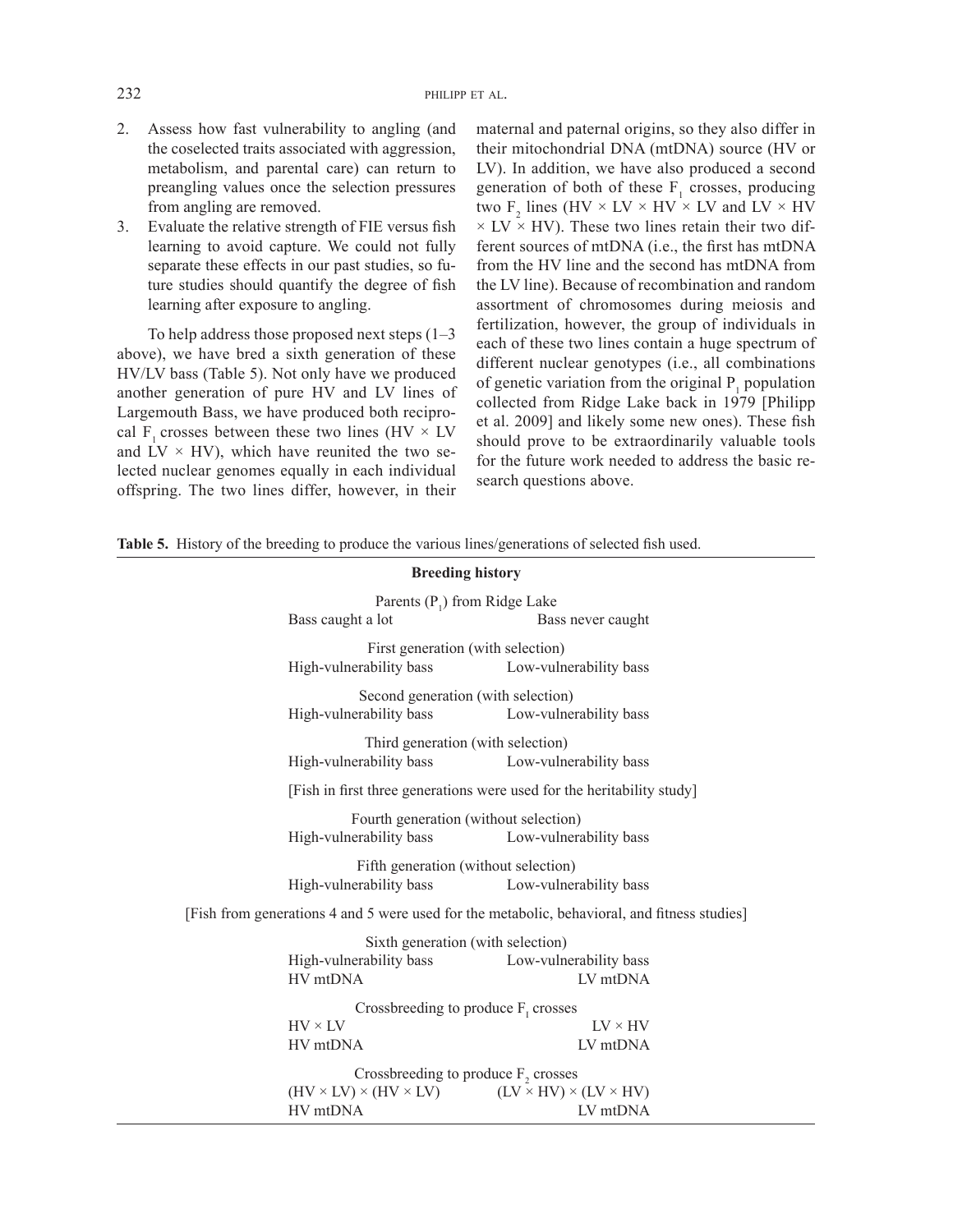- 4. Assess the level of individual bass vulnerability to angling across our North American bass populations along the historical continuum of selection for vulnerability to angling, and document the genetic basis for the FIE using common garden experiments and reciprocal trans plants.
- 5. Determine if there are any populations that have been so heavily selected that the parental care levels are low enough to endanger lake-wide reproduction and recruitment.
- 6. Explore fsheries management strategies to reverse the selection toward less aggressive bass.

Addressing these three proposed next steps (4–6 above) will not need the genetic tools of the future described earlier. It will, however, require cooperation between anglers, managers, and scientists working together in the feld on real bass fsheries in a joint effort to understand how our shared passion for bass angling is actually impacting bass populations—our shared resource. That effort may take some innovative thinking, stakeholder collaboration, and signifcant resources but promises cutting edge results that are academically compelling and important for fsheries.

#### References

- Binder, T. R., M. A. Naninni, D. H. Wahl, R. Arlinghaus, T. Klefoth, D. P. Philipp, and S. J. Cooke. 2012. Largemouth Bass selected for differential vulnerability to angling exhibit similar routine locomotory activity in experimental ponds. Transactions of the American Fisheries Society 141:1252–1259.
- Bondari, K. 1983. Response to bidirectional selection for body weight in Channel Catfsh. Aquaculture 33:73–81.
- Burkett D. P., P. C. Mankin, G. W. Lewis, W. F. Childers, and D. P. Philipp. 1986. Hook-and-line vulnerability and multiple recapture of Largemouth Bass under a minimum total-length limit of 457 mm. North American Journal of Fisheries Management 6:109–112.
- Byers, J. A., and L. Waits. 2006. Good genes sexual selection in nature. Proceedings of the National Academy of Sciences of the United States of America 103:1633–1634.
- Coble, D. W., G. B. Farabee, and R. O. Anderson. 1985. Comparative learning ability of selected fshes. Canadian Journal of Fisheries and Aquatic Sciences 42:791–796.
- Conover, D. O., and S. B. Munch. 2002. Sustaining fsheries yields over evolutionary time scales. Science 297:94–96.
- Conover, D. O., S. B. Munch, and S. A. Arnott. 2009. Reversal of evolutionary downsizing caused by selective harvest of large fsh. Proceedings of the Royal Society Series B 276:2015–2020.
- Cooke, S. J., C. D. Suski, K. G. Ostrand, D. H. Wahl, and D. P. Philipp. 2007. Physiological and behavioral consequences of long-term artifcial selection for vulnerability to recreational angling in a teleost fsh. Physiological and Biochemical Zoology 80:480–490.
- Dunham, R. A., and R. O. Smitherman. 1983. Response to selection and realized heritability for body weight in three strains of Channel Catfsh, *Ictalurus punctatus*, grown in earthen ponds Aquaculture 33:89–96.
- Heino, M., and O. R. Godø. 2002. Fisheries-induced selection pressures in the context of sustainable fsheries. Bulletin of Marine Science 70:639–656.
- Heino, M., L. Baulier, D. S. Boukal, B. Ernande, F. D. Johnston, F. M. Mollet, H. Pardoe, N. O. Therkildsen, S. Uusi-Heikkilä, A. Vainikka, R. Arlinghaus, D. J. Dankel, E. S. Dunlop, A. M. Eikeset, K. Enberg, G. H. Engelhard, C. Jørgensen, A. T. Laugen, S. Matsumura, S. Nusslé, D. Urbach, R. Whitlock, A. D. Rijnsdorp, and U. Dieckmann. 2013. Can fsheries-induced evolution shift reference points for fsheries management? ICES Journal of Marine Science 70:707–721.
- Kuparinen, A., and J. Merilä. 2007. Detecting and managing fsheries-induced evolution. Trends in Ecology and Evolution 22:652–659.
- Laugen, A., G. Engelhard, R. Whitlock, R. Arlinghaus, D. J. Dankel, E. S. Dunlop, A. M. Eikeset, K. Enberg, C. Jorgensen, S. Matsumura, S. Nussle, D. Urbach, L. Baulier, D. S. Boukal, B. Ernande, F. D. Johnston, F. Mollet, H. Pardoe, N. O. Therkildsen, S. Uusi-Heikkilae, S. Vainikka, M. Heino, A. D. Rijnsdorp, and U. Dieckmann. 2014. Evolutionary impact assessment: accounting for evolutionary consequences of fshing in an ecosystem approach to fsheries management. Fish and Fisheries 15:65–96.
- Law, R. 2000. Fishing, selection, and phenotypic evolution. ICES Journal of Marine Sciences 57:659–668.
- Lewin, W. C., R. Arlinghaus, and T. Mehner. 2006. Documented and potential biological impacts of recreational fshing: insights for management and conservation. Reviews in Fisheries Science 14:305–367.
- Olsen, E. M., G. R. Lilly, M. Heino, M. J. Morgan, J. Brattey, and U. Dieckmann. 2005. Assessing changes in age and size at maturation in collapsing populations of Atlantic Cod (*Gadus morhua*). Canadian Journal of Fisheries and Aquatic Sciences 62:811–823.